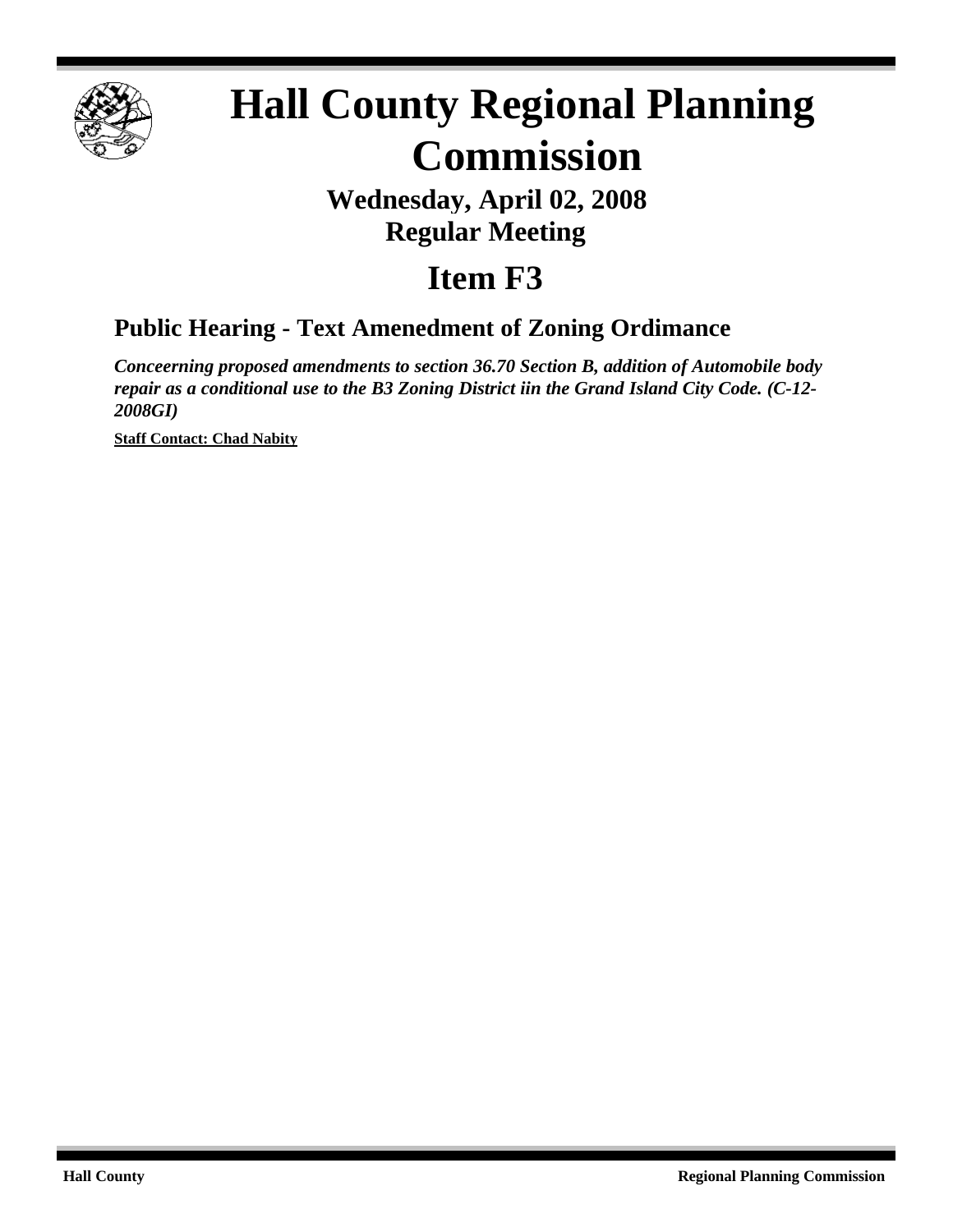#### **Agenda Item #4**

#### **PLANNING DIRECTOR RECOMMENDATION TO REGIONAL PLANNING COMMISSION:**

March 21, 2008

#### **SUBJECT:**

*Concerning amendments to the Zoning Ordinance for the City of Grand Island and its 2 mile extra-territorial jurisdiction. Amendments to be considered pertain to the §36-70 (B) B3-Heavy Business Zone Conditional Uses to include Automobile body repair as a conditional use in this zoning district (C-12-2008GI)* 

#### **PROPOSAL:**

The changes proposed here were requested by Rick Johnson of Grand Island, Nebraska. All areas with changes are highlighted. Additions are *Italicized and underlined* and deletions are in strike out.

#### **§36-70. (B-3) Heavy Business Zone**

*Intent*: The intent of this zoning district is to provide for the multiple uses within the central business district. Residential uses are permitted at the density of the (RO) Residential Office Zone.

(B) Conditional Uses: The following uses are subject to any conditions listed in this chapter and are subject to other conditions relating to the placement of said use on a specific tract of ground in the (B-3) Heavy Business Zoning District as approved by City Council.

(1) Manufacture, fabrication or assembly uses incidental to wholesale or retail sales wherein not more than 20% of the floor area is so used

(2) Outdoor sales and rental lots for new or used automobiles, boats, motor vehicles, trailers, manufactured homes, farm and construction machinery

(3) Stores and shops for the conduct of wholesale business, including sale of used merchandise. (4) Towers

**(5) Automobile body repair: subject to the following minimum standards:**

**No storage of parts or unlicensed vehicles outside of an enclosed building,**

**The facility shall meet or exceed all building and fire code requirements,**

**(6)** Other uses as indicated in the Zoning Matrix [Attachment A hereto]

#### **OVERVIEW:**

The B3 zone does not permit Automobile Body repair but does allow mechanical repair garages by conditional use permit. Vintage Body Shop at 3<sup>rd</sup> and Elm has been located in the B3 district for many years without creating any issues. The only B3 property in the City is located in the Downtown area. All of the property north of the B3 zone is M3-Mixed Use Manufacturing and allows Automobile Body Repair as a permitted principal use.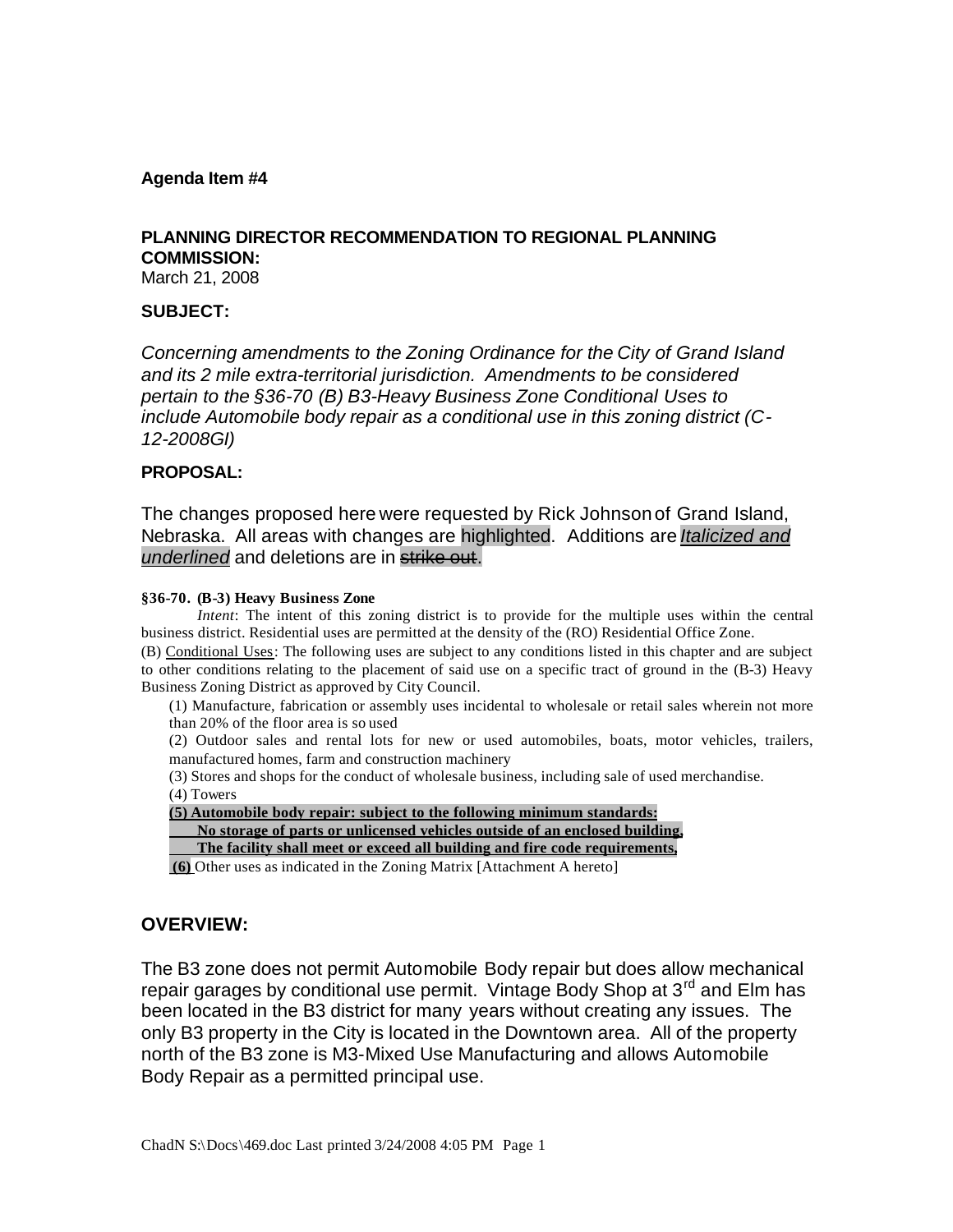This use would not be appropriate for the entire B3 zoned area but there are places along the outskirts that it would not be detrimental. Allowing this use as a conditional use would give Council the option of permitting it and placing reasonable restriction on it in those locations where it would make sense.

Automobile mechanical repair and sales are both conditional uses in the B3 zone and allowed in the M3 zone.

#### **RECOMMENDATION:**

That the Regional Planning Commission recommend that the Grand Island City Council **approve** the changes to the Grand Island Zoning Ordinance as requested.

\_\_\_\_\_\_\_\_\_\_\_\_\_\_\_\_\_\_\_ Chad Nabity AICP, Planning Director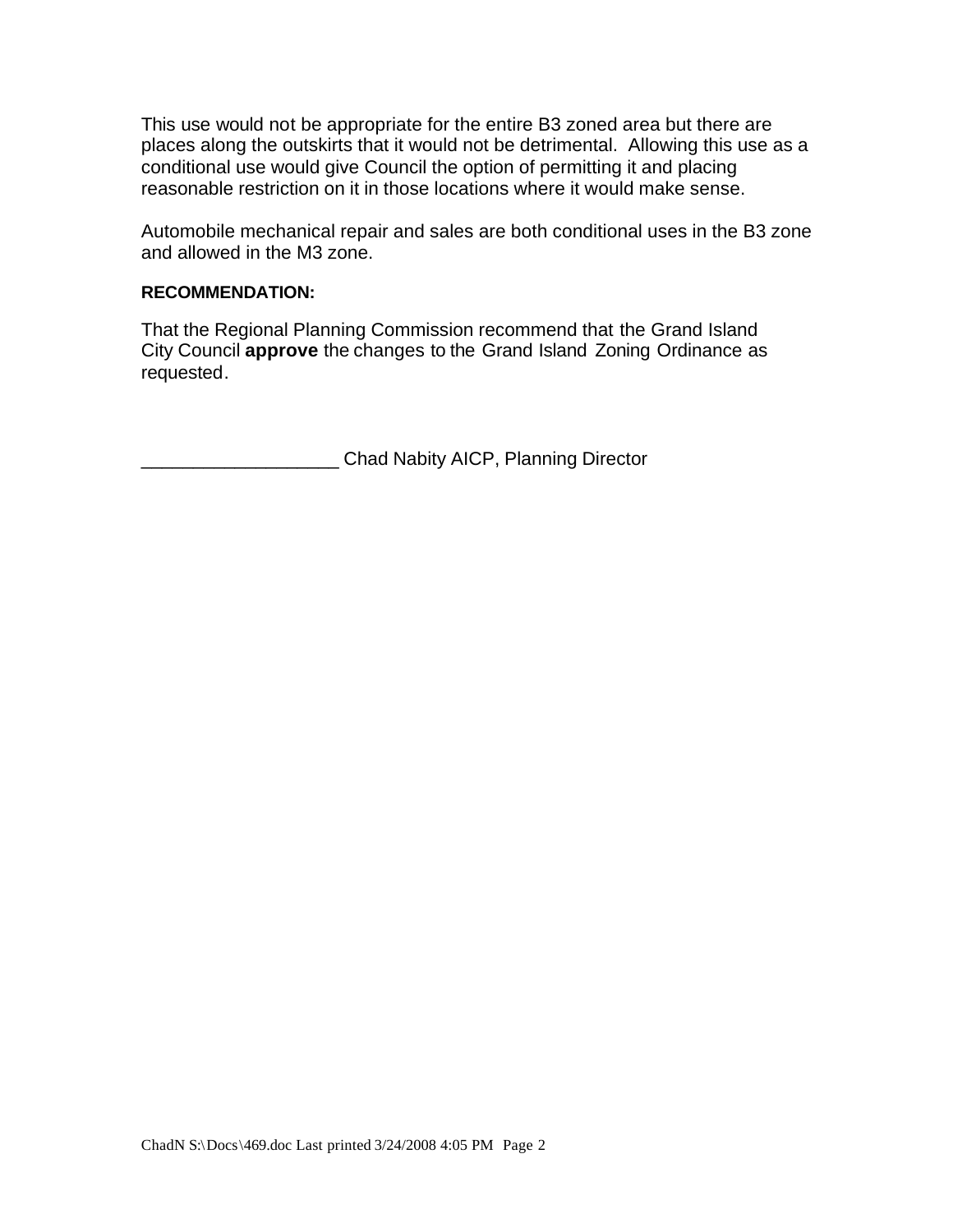#### **§36-70. (B-3) Heavy Business Zone**

*Intent*: The intent of this zoning district is to provide for the multiple uses within the central business district. Residential uses are permitted at the density of the (RO) Residential Office Zone.

(A) Permitted Principal Uses: The following principal uses are permitted in the (B-3) Heavy Business Zoning District.

(1) Agencies as found in the Zoning Matrix [Attachment A hereto]

(2) Boarding and lodging houses, fraternity and sorority houses

(3) Churches, synagogues, chapels, and similar places of religious worship and instruction of a quiet nature

(4) Colleges offering courses of general instruction, including convents, monasteries, dormitories, and other related living structures when located on the same site as the college

(5) Country clubs

(6) Dwelling units

(7) Elderly Home, Assisted Living

(8) Group Care Home with less than eight (8) individuals

(9) Hospitals, nursing homes, convalescent or rest homes

(10) Hotel and motel uses

(11) Mortuaries, funeral homes, and funeral chapels

(12) Nonprofit community buildings and social welfare establishments

(13) Office and office buildings for professional and personal services as found in the Zoning Matrix [Attachment A hereto]

(14) Preschools, nursery schools, day care centers, children's homes, and similar facilities

(15) Public parks and recreational areas

(16) Public, parochial and private schools having a curriculum equivalent to an elementary or higher educational level

(17) Public and quasi-public buildings for cultural use

(18) Radio and television stations (no antennae), private clubs and meeting halls

(19) Railway right-of-way but not including railway yards or facilities

(20) Retail activities of a prescriptive service provided it is limited to being secondary to said use. Retail space is limited to 25% of the total floor area

(21) Stores and shops that conduct retail business, provided, all activities and display goods are carried on within an enclosed building except that green plants and shrubs may be displayed in the open, as per the Zoning Matrix [Attachment A hereto]

(22) Truck, bush and tree farming, provided, there is no display or sale at retail of such products on the premises

(23) Utility substations necessary to the functioning of the utility, but not including general business offices, maintenance facilities and other general system facilities, when located according to the yard space rules set forth in this section for dwellings and having a landscaped or masonry barrier on all sides. Buildings shall be of such exterior design as to harmonize with nearby properties

(24) Vocational or trade schools, business colleges, art and music schools and conservatories, and other similar uses

(25) Other uses as indicated in the Zoning Matrix [Attachment A hereto]

(B) Conditional Uses: The following uses are subject to any conditions listed in this chapter and are subject to other conditions relating to the placement of said use on a specific tract of ground in the (B-3) Heavy Business Zoning District as approved by City Council.

(1) Manufacture, fabrication or assembly uses incidental to wholesale or retail sales wherein not more than 20% of the floor area is so used

(2) Outdoor sales and rental lots for new or used automobiles, boats, motor vehicles, trailers, manufactured homes, farm and construction machinery

(3) Stores and shops for the conduct of wholesale business, including sale of used merchandise. (4) Towers

**(5) Automobile body repair: subject to the following minimum standards:**

**No storage of parts or unlicensed vehicles outside of an enclosed building,**

**The facility shall meet or exceed all building and fire code requirements,**

**(6)** Other uses as indicated in the Zoning Matrix [Attachment A hereto]

(C) Permitted Accessory Uses: